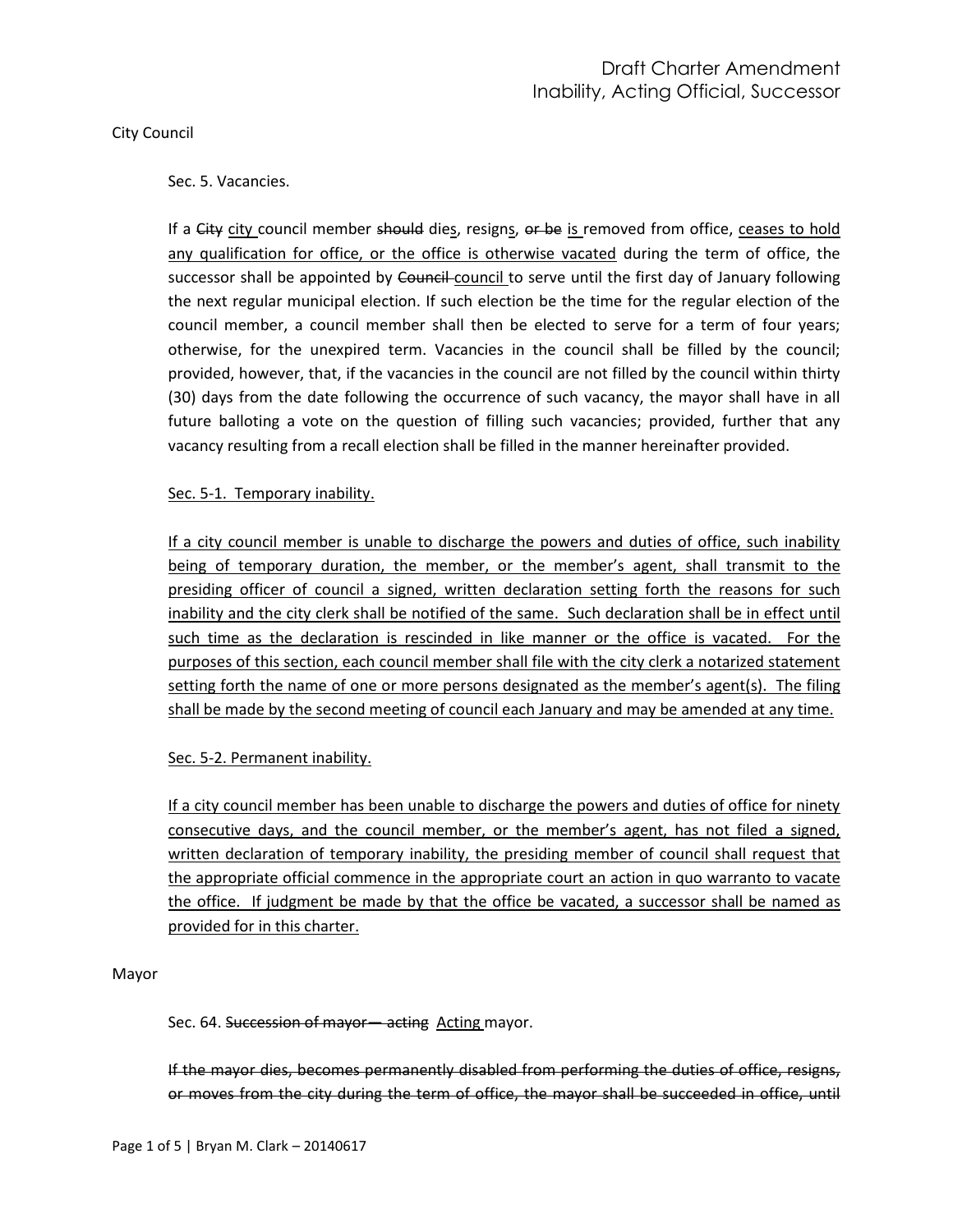# Draft Charter Amendment Inability, Acting Official, Successor

the 1st day of January following the next regular municipal election, by the president of the council who shall thereby cease to be a member of council. At the next regular municipal election following the death, resignation or removal of the mayor from the city, if such election be the time for the regular election of a mayor, a mayor shall then be elected to serve for a term of four years; otherwise for the remainder of the unexpired term.

If the mayor be temporarily absent from the city, the mayor may designate the director of public service, the director of public safety, or the president of city council as acting mayor. If the mayor becomes temporarily disabled from performing the duties of mayor for any cause, the director of public service, or if absent the director of public safety, or if absent the president of city council, shall become acting mayor. During a period of temporary absence of the mayor the acting mayor so designated shall exercise such powers and duties of the office of mayor as the mayor shall delegate. During a period of temporary disability of the mayor the powers and duties of the office of mayor shall devolve upon the acting mayor. In either case the mayor may invoke this provision by written communication to the appropriate officer to be named the acting mayor, but in the case of temporary disability, failure to do so shall not prevent the proper officer from performing the powers and duties of the office of mayor. Nothing herein shall prevent the president of city council from exercising the president's powers and duties as a member of council during the temporary absence or disability inability of the mayor.

## Sec. 64-1. Temporary inability.

If the mayor is unable to discharge the powers and duties of office, such inability being of temporary duration, the mayor, or the mayor's agent, shall transmit to the director of public service, the director of public safety, or the president of city council a signed, written declaration setting forth the reasons for such inability and the city clerk shall be notified of the same; provided that failure to do so shall not prevent the proper officer from performing the powers and duties of the office. The recipient of such declaration shall be designated as acting mayor. During a period of temporary inability of the mayor, the powers and duties of the office of mayor shall devolve upon the acting mayor. Such declaration shall be in effect until such time as the declaration is rescinded in like manner or the office is vacated. For the purposes of this section, the mayor shall file with the city clerk a notarized statement setting forth the name of one or more persons designated as the mayor's agent(s). The filing shall be made by the second meeting of council each January and may be amended at any time.

# Sec. 64-2. Permanent inability.

If the mayor has been unable to discharge the powers and duties of office for ninety consecutive days, and the mayor, or the mayor's agent, has not filed a signed, written declaration of temporary inability, the director of public safety or the director of public service shall request that the appropriate official commence in the appropriate court an action in quo warranto to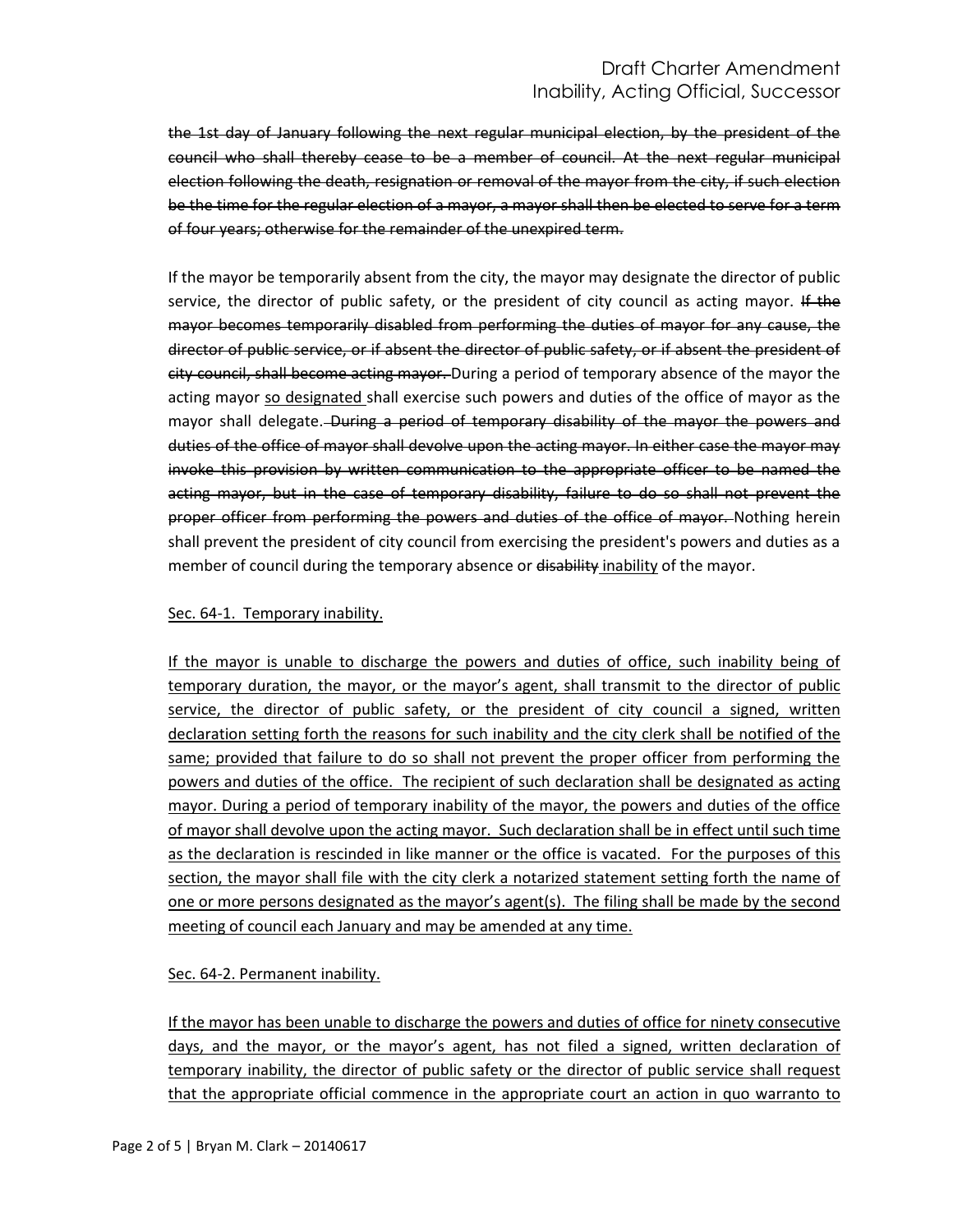vacate the office. If judgment be made that the office be vacated, a successor shall be named as provided for in this charter.

# Sec. 64-2. Successor to mayor.

If the mayor dies, resigns, is removed from office, ceases to hold any qualification for office, or the office is otherwise vacated during the term of office, the mayor shall be succeeded in office, until the 1st day of January following the next regular municipal election, by the president of the council who shall thereby cease to be a member of council. If such election be the time for the regular election of a mayor, a mayor shall then be elected to serve for a term of four years, otherwise for the remainder of the unexpired term; provided that any vacancy resulting from a recall election shall be filled in the manner hereinafter provided.

### City Attorney

Sec. 67. Powers and duties.

The city attorney shall have such duties and responsibilities as are set forth in this charter or required of the city attorney by ordinance, including the following. The city attorney shall be the legal adviser of and attorney and counsel for the city, and for all officers and departments thereof in matters relating to their official duties. The city attorney shall prosecute or defend all suits for and in behalf of the city, and shall prepare all contracts, bonds and other instruments in writing in which the city is concerned and shall certify in writing approval of the form and correctness thereof. The city attorney may appoint a department deputy and such assistants, secretaries and clerks as council may authorize. Said deputy shall have the power to perform all the duties of the city attorney.

# Sec. 78. Temporary inability.

If the city attorney is unable to discharge the powers and duties of office, such inability being of temporary duration, the city attorney, or the city attorneys' agent, shall transmit to the deputy city attorney a signed, written declaration setting forth the reasons for such inability and the city clerk shall be notified of the same; provided that failure to do so shall not prevent the proper officer from performing the powers and duties of the office. During a period of temporary inability of the city attorney, the powers and duties of the office of city attorney shall devolve upon the deputy city attorney, who shall be the acting city attorney. Such declaration shall be in effect until such time as the declaration is rescinded in like manner or the office is vacated. For the purposes of this section, the city attorney shall file with the city clerk a notarized statement setting forth the name of one or more persons designated as the city attorneys' agent(s). The filing shall be made by the second meeting of council each January and may be amended at any time.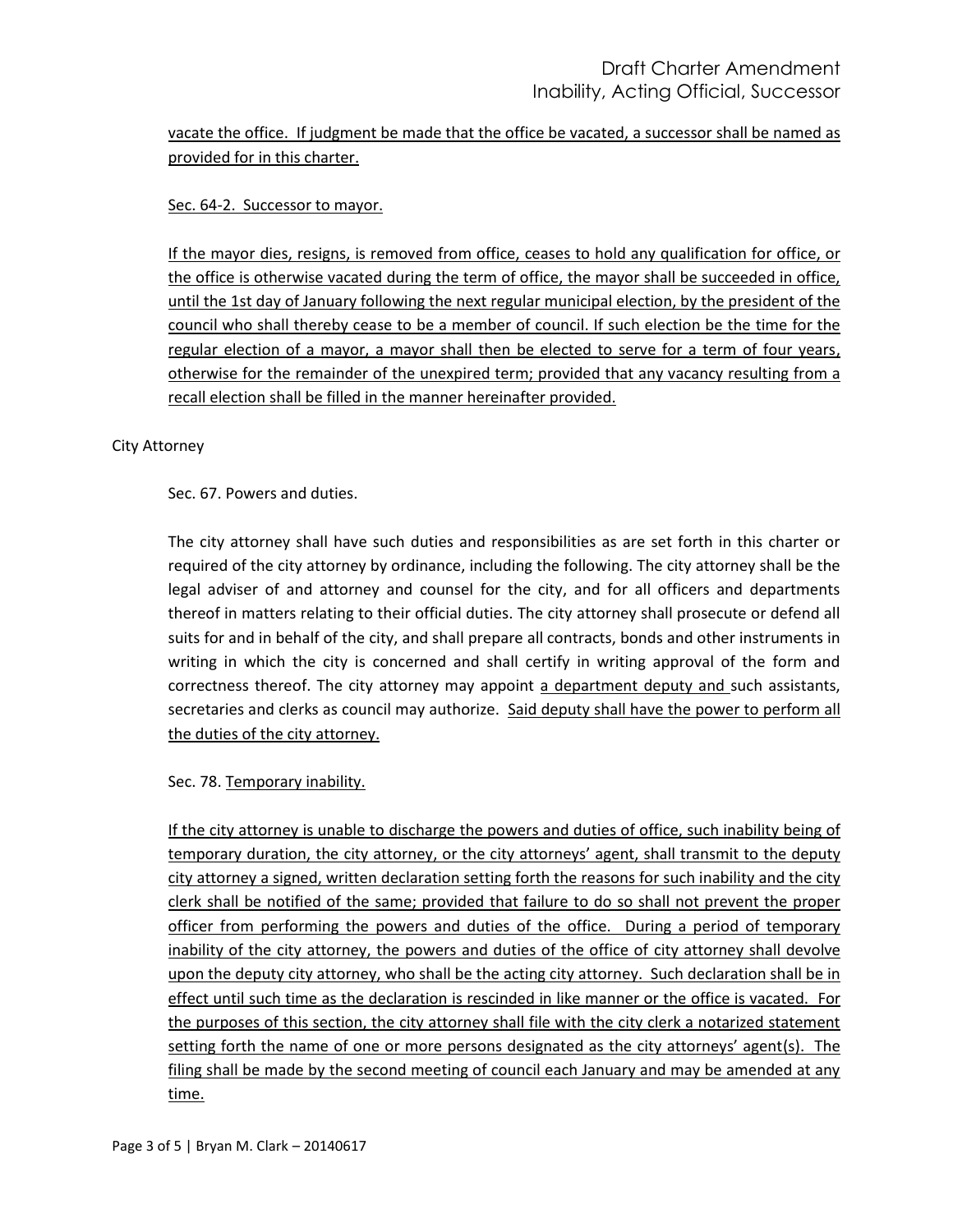Sec. 78-1. Permanent inability.

If the city attorney has been unable to discharge the powers and duties of office for ninety consecutive days, and the city attorney, or the city attorneys' agent, has not filed a signed, written declaration of temporary inability, the deputy city attorney shall request that the appropriate official commence in the appropriate court an action in quo warranto to vacate the office. If judgment be made that the office be vacated, a successor shall be named as provided for in this charter.

Section 78-2. Successor to city attorney.

If the city attorney dies, resigns, is removed from office, ceases to hold any qualification for office, or the office is otherwise vacated or moves from the city during the term of office, the city attorney's successor in office shall be appointed by the council to serve until the first day of January following the next regular municipal election. If such election be the time for the regular election of a city attorney, a city attorney shall then be elected to serve for a term of four years $_{i}$ , otherwise for the remainder of the unexpired term; provided that any vacancy resulting from a recall election shall be filled in the manner hereinafter provided.

Auditor

Sec. 87. Temporary inability.

If the auditor is unable to discharge the powers and duties of office, such inability being of temporary duration, the auditor, or the auditor's agent, shall transmit to the deputy auditor a signed, written declaration setting forth the reasons for such inability and the city clerk shall be notified of the same; provided that failure to do so shall not prevent the proper officer from performing the powers and duties of the office. During a period of temporary inability of the auditor, the powers and duties of the office of auditor shall devolve upon the deputy auditor, who shall be the acting auditor. Such declaration shall be in effect until such time as the declaration is rescinded in like manner or the office is vacated. For the purposes of this section, the auditor shall file with the city clerk a notarized statement setting forth the name of one or more persons designated as the auditor's agent(s). The filing shall be made by the second meeting of council each January and may be amended at any time.

Sec. 87-1. Permanent inability.

If the auditor has been unable to discharge the powers and duties of office for ninety consecutive days, and the auditor, or the auditor's agent, has not filed a signed, written declaration of temporary inability, the deputy auditor shall request that the appropriate official